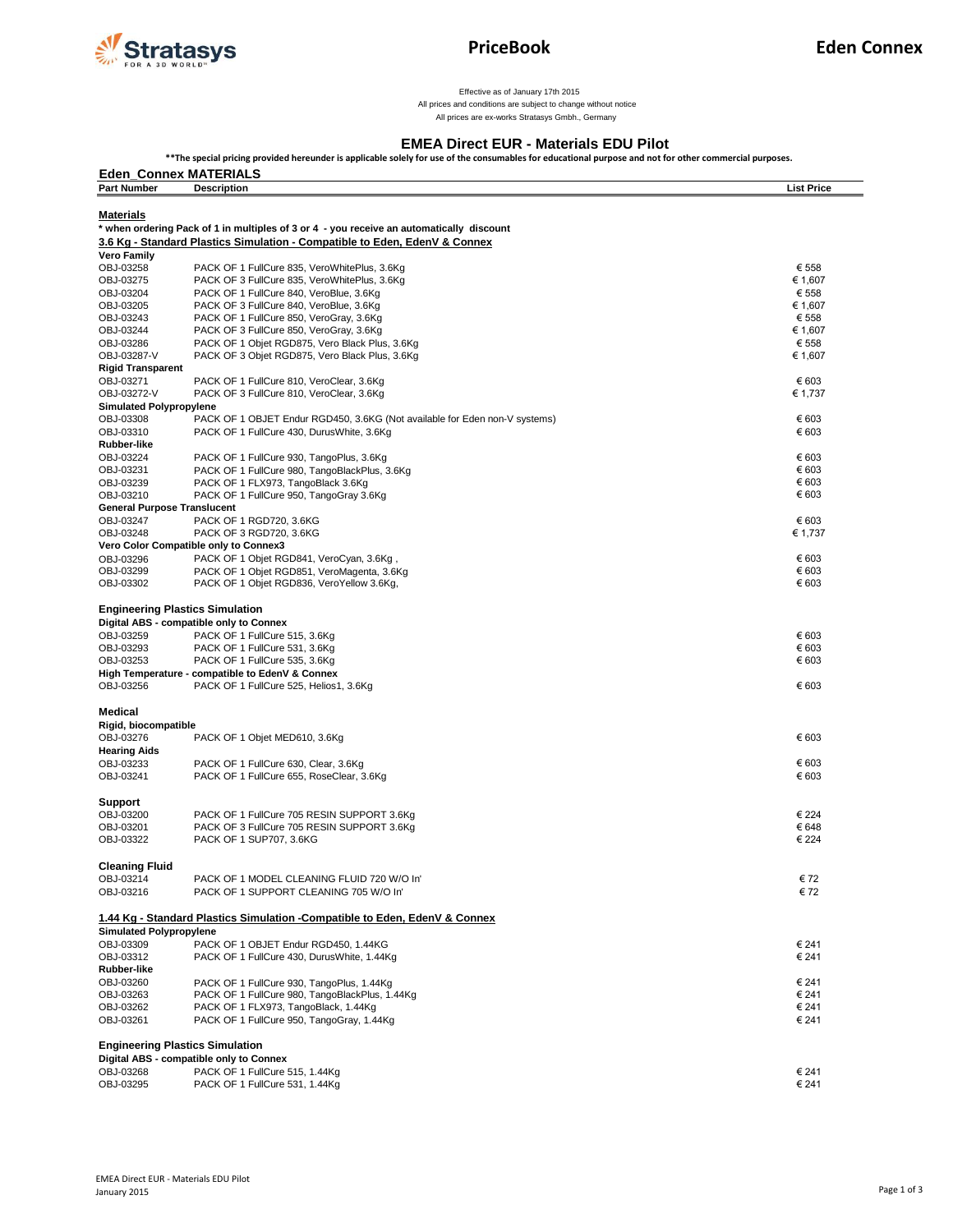

| <b>Part Number</b>                 | <b>Description</b>                                                      | <b>List Price</b> |
|------------------------------------|-------------------------------------------------------------------------|-------------------|
|                                    | 2 Kg - Standard Plastics Simulation - Compatible to Eden 250 & Eden 260 |                   |
| <b>Vero Family</b>                 |                                                                         |                   |
| OBJ-02256                          | PACK OF 1 FullCure 835, VeroWhitePlus, 2Kg                              | € 310             |
| OBJ-02204                          | PACK OF 1 FullCure 840, VeroBlue RESIN                                  | € 310             |
| OBJ-02244                          | PACK OF 1 FullCure 850, VeroGrav RESIN                                  | € 310             |
| OBJ-02262                          | PACK OF 1 Objet RGD875, Vero Black Plus, 2Kg                            | € 310             |
| <b>Rigid Transparent</b>           |                                                                         |                   |
| OBJ-02257                          | PACK OF 1 FullCure 810, VeroClear, RESIN                                | € 310             |
| <b>Simulated Polypropylene</b>     |                                                                         |                   |
| OBJ-02265                          | PACK OF 1 FullCure 430, Durus White RESIN                               | € 335             |
| <b>General Purpose Translucent</b> |                                                                         |                   |
| OBJ-02248                          | PACK OF 1 RGD720, 2KG                                                   | € 335             |
| OBJ-02249-V                        | PACK OF 4 RGD720, 2KG                                                   | € 1.288           |
| Medical                            |                                                                         |                   |
| Rigid, biocompatible               |                                                                         |                   |
| OBJ-02260                          | PACK OF 1 Objet MED610, 2Kg                                             | € 335             |
| <b>Hearing Aids</b>                |                                                                         |                   |
| OBJ-02232                          | PACK OF 1 FullCure 630, Clear RESIN                                     | € 335             |
| OBJ-02242                          | PACK OF 1 FullCure 655, RoseClear RESIN                                 | € 335             |
| Support                            |                                                                         |                   |
| OBJ-02200                          | PACK OF 1 FullCure 705 RESIN Support                                    | € 125             |
| OBJ-02201                          | PACK OF 4 FullCure 705 RESIN Support                                    | €480              |
| <b>Cleaning Fluid</b>              |                                                                         |                   |
| OBJ-02222                          | PACK OF 1 SUPPORT CLEANING 705 W/O In'                                  | €40               |
| OBJ-02224                          | PACK OF 1 MODEL CLEANING FLUID 720 W/O In'                              | €40               |
|                                    |                                                                         |                   |